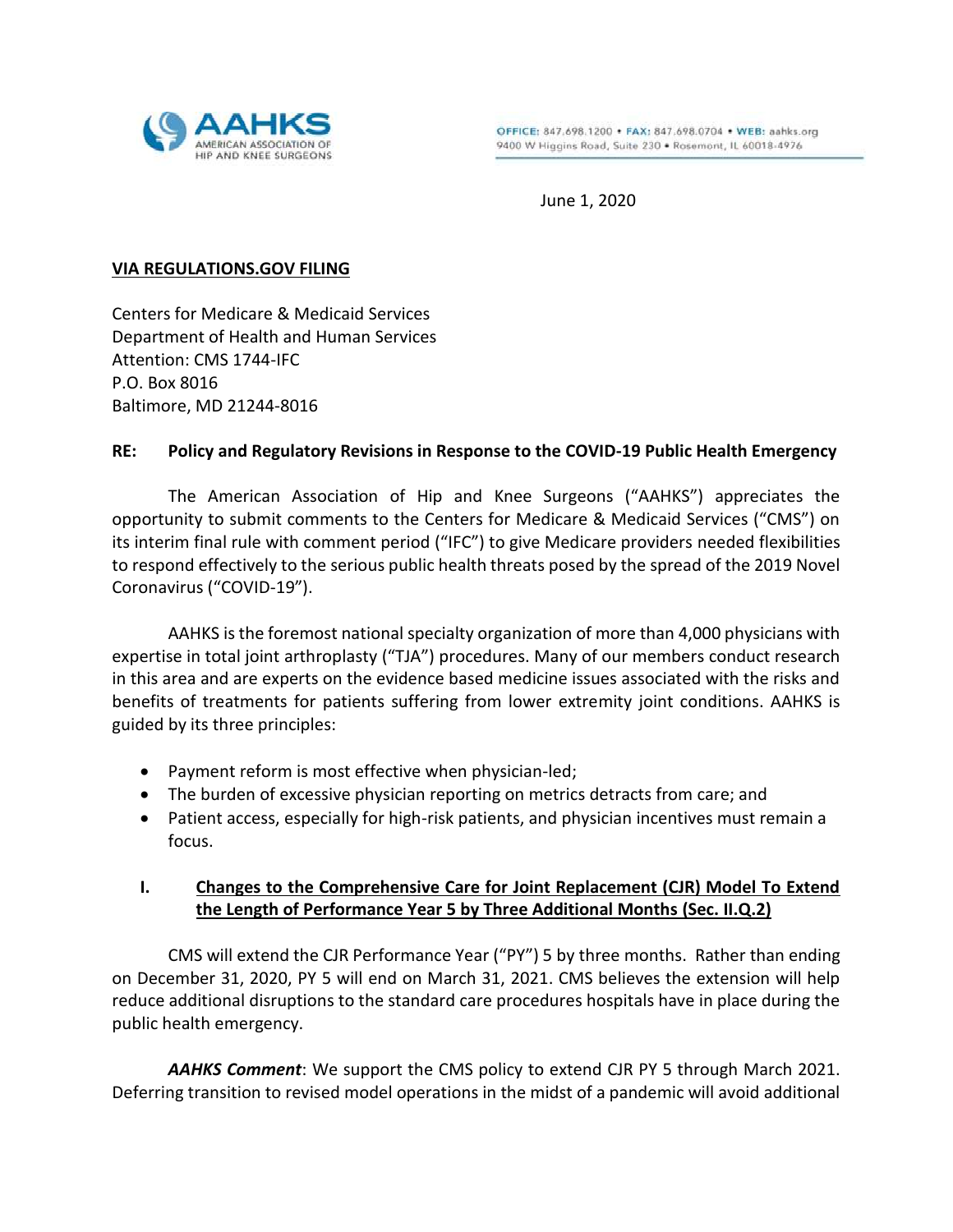disruptions and burdens on participating hospitals and associated providers that would provide no meaningful benefit at this time. The three-month extension is a good first start.

However, it is too early to know whether a three-month extension is long enough. Though guidelines have laid out a process for regions and facilities to determine when to re-open elective procedures, the progression of the COVID-19 pandemic may continue to severely impact elective procedures well into 2021 as new regions become "hotspots" or original regions experience a "second wave." We request that the current CJR model standards continue through all of 2021 until hospitals can give their full attention to transitioning to a new model. In this case, CMS would make a regulatory change to add a PY 6 to the current CJR model. Such an extension is warranted by the pandemic and the uncertainty surrounding its progression. In addition, it would further reduce confusion and administrative burden for participant hospitals if the ultimate transition did not occur in the middle of a calendar year.

## **II. Changes to the CJR Extreme and Uncontrollable Circumstances Policy To Account for the COVID–19 Pandemic (Sec. II.Q.2)**

The CJR Program currently has in place an Extreme and Uncontrollable Circumstances policy, wherein participating hospitals have their actual episode payments capped at their target prices for fracture and non-fracture episodes. Up to now, this Extreme and Uncontrollable Circumstances policy has only applied to facilities operating within an area of a Disaster Declaration (FEMA designation for natural disasters, such as, hurricanes, earthquakes, wildfires) and therefore does not cover hospitals impacted by the COVID-19 pandemic.

To mitigate the adverse impact under the CJR of the nation-wide suspension in elective procedures, CMS has broadened its Extreme and Uncontrollable Circumstances policy to cover facilities within an emergency area for episodes that overlap with the emergency period. This includes the current March 13, 2020 Presidential declaration of a COVID-19 National Emergency.

Specifically, under the policy, for a fracture or non-fracture episode with a date of admission to the anchor hospitalization that is on or within 30 days before the date that the emergency period begins or that occurs through the termination of the emergency period, actual episode payments are capped at the target price determined for that episode. In the present case, this policy applies to all CJR participants nationwide.

*AAHKS Comment*: We support the change to the Extreme and Uncontrollable Circumstances Policy. Anything less would financially penalize many participating hospitals at a time of cash liquidity crisis for factors outside their control. We ask CMS to confirm that this policy has been applied to all fracture or non-fracture episodes with admissions of February 11, 2020 or later.

We also believe CMS must consider broader actions to hold CJR participants harmless from longer-term impacts from the COVID-19 pandemic. When the national emergency ends and the Extreme and Uncontrollable Circumstances Policy ends with it, participant hospitals will